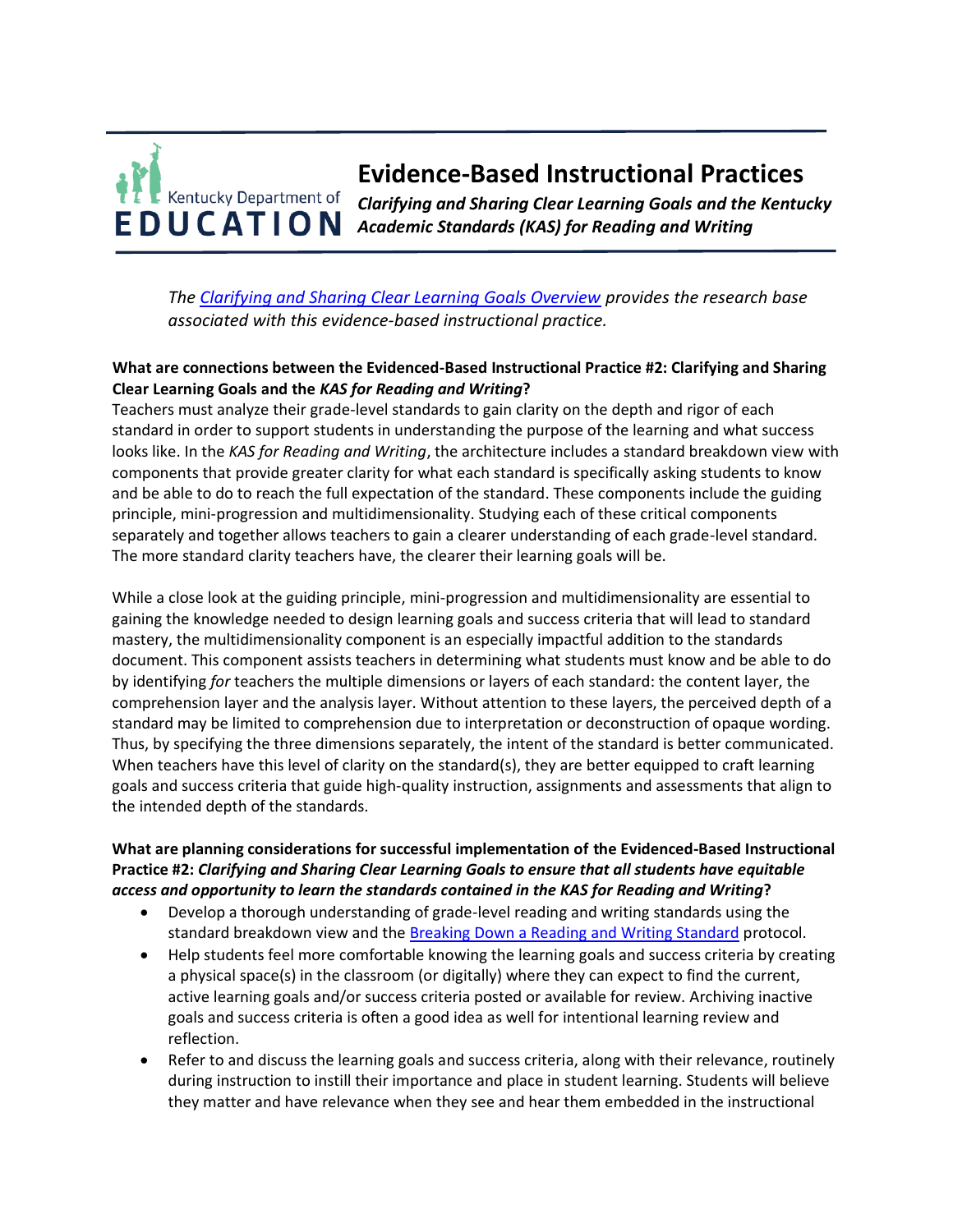process rather than merely written on the board and mentioned at the beginning of class to fulfill administrative orders.

- Get to know your students. The more familiar you are with their interests, families, friends, experiences, fears, likes and dislikes, the more equipped you will be to make learning relevant.
- Provide opportunities for students to discuss why they think the topic/content/skill is worth learning, how it fits into the world around them, why it makes sense and how it employs, develops and refines their schema (Interdisciplinary Literacy Practice 2).
- Help students understand why it is important to know and be able to discuss what they are learning, and how they will know if they have learned and/or are able to successfully do what they are expected to do so that students view "literacy experiences as transactional, interdisciplinary and transformational" (Interdisciplinary Literacy Practice 4).
- Utilize learning goals and success criteria to equip students to "apply strategic practices, with scaffolding and then independently, to approach new literacy tasks" (Interdisciplinary Literacy Practice 5).
- Define the content-specific and academic vocabulary used in the learning goals and success criteria that may pose confusion for students.
- Ensure the lesson(s) have clear moments when students will have the opportunity(ies) or experience(s) that will allow them to achieve the success criteria.
- Provide time for students to reflect on their progress in meeting their learning goal(s) at the end of the class, day and/or week. This is helpful to students in solidifying what they understand and what they still need work on, serves as a formative assessment for the teacher and as an effective means of communication between students and their families.

## **What strategies and resources can support the implementation of Evidence-Based Instructional Practice #2: Clarifying and Sharing Clearing Learning Goals within the** *KAS for Reading and Writing?*

## This resource supports *Current Brain Research and the Need for Clear Learning Goals*: [Composition Rubrics](https://kystandards.org/standards-resources/rw-resources/composition-resources/)

*KAS* Composition Rubrics provide grade level scoring elements and standards-based descriptive criteria that can be used **throughout the instructional process**. These composition rubrics may be used by teachers for formative or summative assessment and by students for self or peer revision. Because the rubrics provide students with clear criteria for how their work will be judged, students gain a sense of control over their work and may be more motivated to produce writing that reflects a higher level of writing skill, thus attaining or moving closer to attaining the learning goal(s). By providing grade-level markers of student progress, these rubrics can also be used throughout the year by teachers and students to monitor growth and progress on grade level composition standards.

### These resources support *Starting with Teacher Clarity:*

### [Breaking Down a Reading and Writing Standard](https://education.ky.gov/curriculum/standards/kyacadstand/Documents/Breaking_Down_a_Reading_and_Writing_Standard.pdf)

This protocol helps educators gain clarity on the depth and rigor of a Reading and Writing standard so they can plan effective lessons that focus on what students will learn rather than what they will teach. When teachers utilize the Breaking Down a Reading and Writing Standard resource, they are forced to analyze the *KAS for Reading and Writing* to identify what students must know and be able to do in order to meet grade-level expectations and to then determine HOW students will know they have learned it. From there, teachers can generate big ideas or questions that will drive student learning and lead to the development of learning goals and success criteria. Starting with teacher clarity of the standards leads to